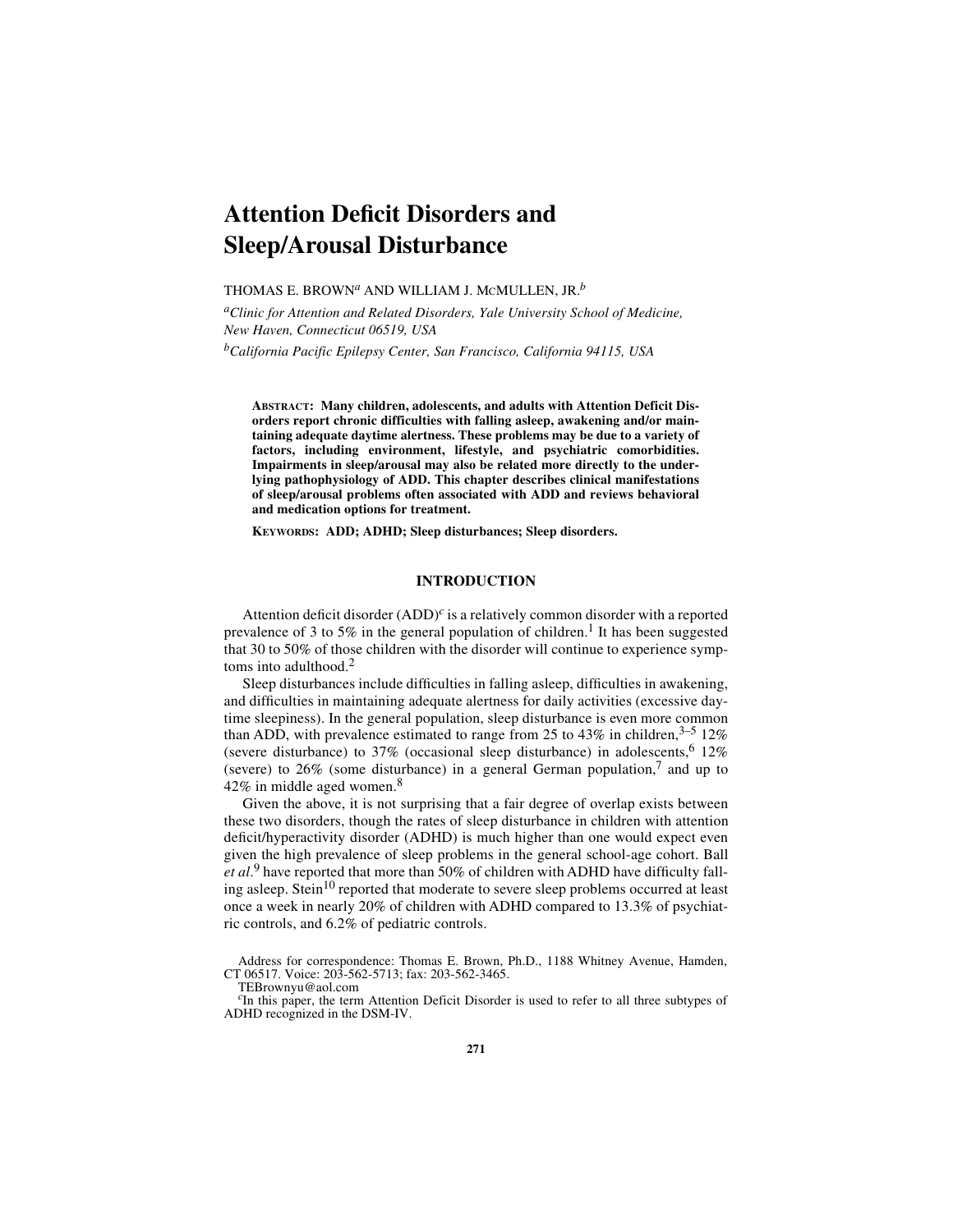One possible explanation offered is that some children diagnosed with an attention deficit may suffer from a primary sleep disorder such as narcolepsy, either as an alternate diagnosis or as an additional diagnosis.<sup>11–13</sup> It is unlikely that the majority of individuals with attention deficit disorder and sleep disturbance suffer from a primary sleep disorder, however, and so an alternate explanation would appear to be in order.

In looking at the issue of sleep disturbance in individuals with ADD, it has been suggested that the high frequency of sleep/arousal disturbances reported by persons with ADDs may be related to the close linkage between brain systems involved in regulation of sleep/arousal and those involved in the regulation of attention and affect.<sup>14</sup> Dahl identifies the prefrontal cortex as playing a critical role in the regulation of arousal, sleep, affect, and attention.15 Mirsky provides a cogent discussion of this topic in this volume as well.<sup>16</sup> From this point of view, developmental impairment in either of these domains may well incur impaired functioning in the other.

Dahl<sup>15</sup> describes sleep and arousal as the polar extremes of a single continuum where sleep is "... a categorical diminution of awareness and responsiveness to the environment" in contrast to "a state of high responsiveness (vigilance) ... a high arousal state [that] precludes the ability to sleep." (p.4) There are substantial developmental changes in sleep patterns as individuals mature from infancy through adulthood and on to old age. The balance of sleep and wakefulness is integral to these changes and shifts from greater periods of sleep in infancy to more evenly balanced sleep/wake cycles in adulthood.

Many individuals who suffer from attention deficit disorders report that they are not able to develop or maintain developmentally adequate balance between sleep and wakefulness. Not only do they complain of chronic difficulties in falling asleep and/or awakening, many also report chronic difficulties in attaining and maintaining alertness and arousal. The overlap between the subjective experience of decreased vigilance and lowered arousal/activation is such that many patients who report decreased motivation or vigilance may actually be experiencing lowered arousal, and vice versa.

Perhaps surprisingly, given the prevalence of sleep disturbance noted above, there has been a dearth of adequate data on the comorbidity of sleep disturbance and ADD. Most discussions of ADD do not incorporate disturbance of sleep or arousal in conceptualizing the disorder. Yet it seems likely that further research could well yield evidence to support and explain frequent clinical reports from patients suffering with ADD regarding chronic difficulties in achieving and sustaining alertness, as well as chronic sleep disturbance.

Whatever the mechanisms, many clinicians working with children, adolescents, and adults with attention disorders have found that complaints of sleep disturbance are quite frequent and often warrant clinical attention because inadequate sleep or alertness can significantly exacerbate cognitive and behavioral symptoms associated with ADD.<sup>17</sup>

The present chapter describes three sleep disturbances commonly associated with ADD; discusses how these might be related to currently emerging understandings of ADD; and suggests several treatment interventions that may be useful in persons whose ADD is accompanied by a comorbid sleep and/or arousal disturbance.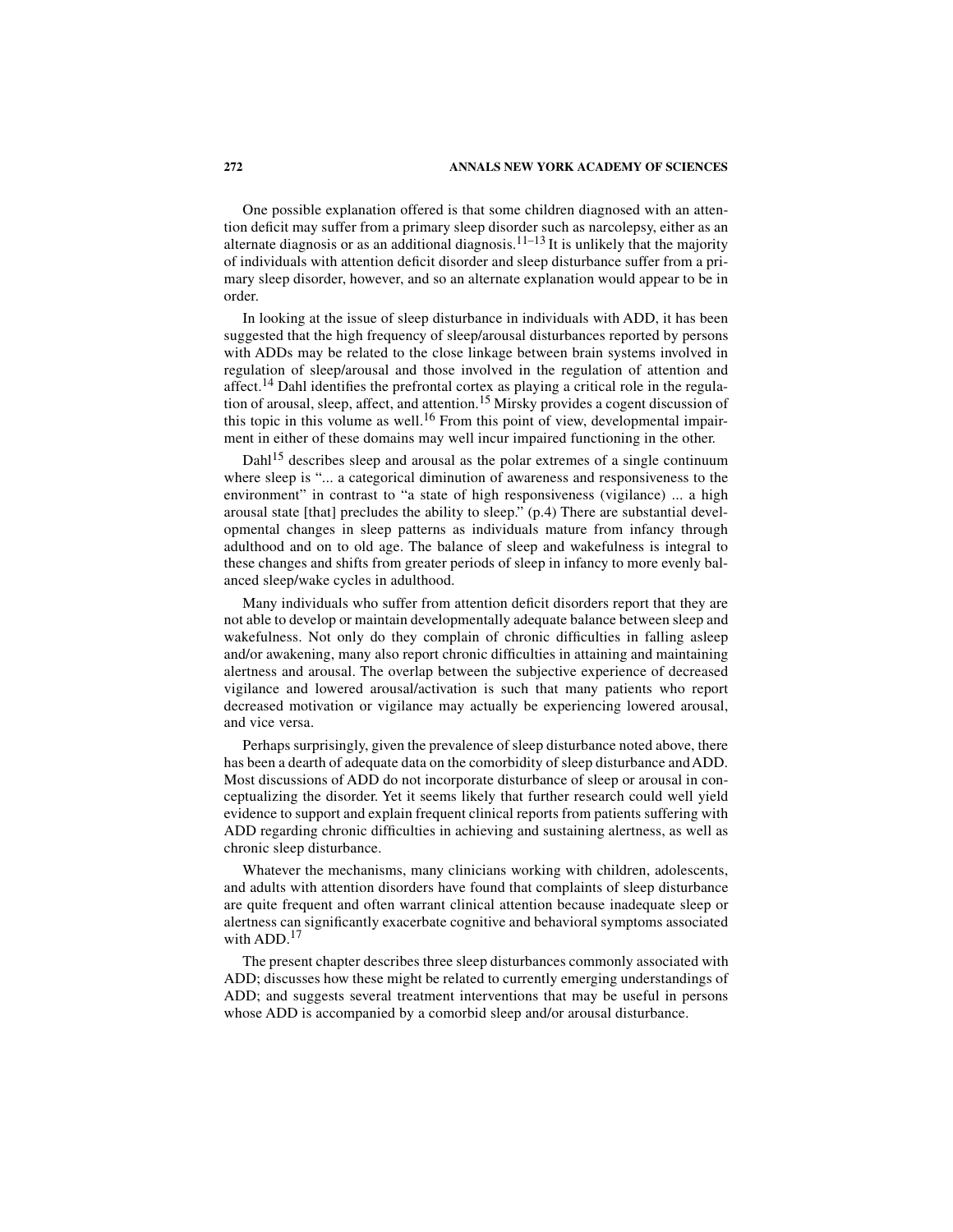### **DIFFICULTIES IN FALLING ASLEEP**

It is not at all uncommon for parents of children with ADD to report that from infancy their child has had great difficulty in getting to sleep. Sometimes these reports are linked to anxiety or depression, but often this is not the case. In children, parents often elaborate that their young child is unable or unwilling to take a nap, even when obviously exhausted. Some describe battles every evening with a child who is overtired and unable to settle into sleep until absolute exhaustion has set in. Many clinicians have documented these difficulties in young children with ADD who have these chronic problems in settling into sleep.<sup>18–23</sup>

Reluctance or inability to settle into sleep at a designated time may be due to many different factors.<sup>24</sup> For some it may be simply lack of an adequate routine for gradually tapering down the level of activity and stimulation near the end of the day. For others it may relate to ineffective or inconsistent behavioral reinforcement patterns. Yet some children are often unable to get to sleep at an appropriate time even when parents have worked hard to establish appropriate routines. It is often not easy to disentangle factors contributing to a child's chronic difficulty in getting to sleep because they may relate to a variety of external factors (e.g., reinforcement patterns, activating activities occurring too late) as well as internal factors (disposition, physiological factors in sleep onset and arousal mechanisms).

Chronic disturbances in falling asleep are characteristic not only of children with attention deficit; many adolescents and adults with ADD have similar complaints. Difficulties in falling asleep, as in children, may be linked to external factors, internal biological factors, or both.

Adolescent and adult patients too may suffer from inadequate wind-down routines to prepare for sleep or from ruminative worry, or from evening family conflicts. Some report that they remain awake primarily due to becoming distracted by activity that is inconsistent with sleep (reading, surfing the internet, socializing). For some it is actually easier to concentrate in the evening when background environmental stimulation may be reduced relative to the targeted activity. Attempts at daytime attention to target material may be thwarted by frequent interruption by distracting background activity, while evening activity is both more stimulating than sleep (e.g., *it* is the distractor), and less often interrupted by competing stimuli. These patients sometimes are able to fall asleep when they so engage, but establish behavior patterns over time that preclude adequate sleep. Others may attempt to self medicate sleep disturbance by using over the counter sleep aids or alcohol. These attempts are often less than effective because they may not work, they may contribute to exacerbation of attention problems, and they may alter the quality of sleep attained.<sup>25,26</sup> Attention to proper sleep hygiene (discussed later in this chapter) and avoidance of potentially maladaptive behavior patterns may offer some relief from problems falling asleep in these patients.

Other patients with ADD report a lifelong pattern of consistently becoming more alert in the evening, feeling more energized and more ready to engage in work or social activities after dark than in the daytime. These individuals often describe a pattern of difficulty falling asleep until very late at night; as preschoolers they may not have been able to settle and fall into sleep until 10 or 11 P.M. most nights. As adolescents or adults they may chronically feel restless and unable to sleep until 2 or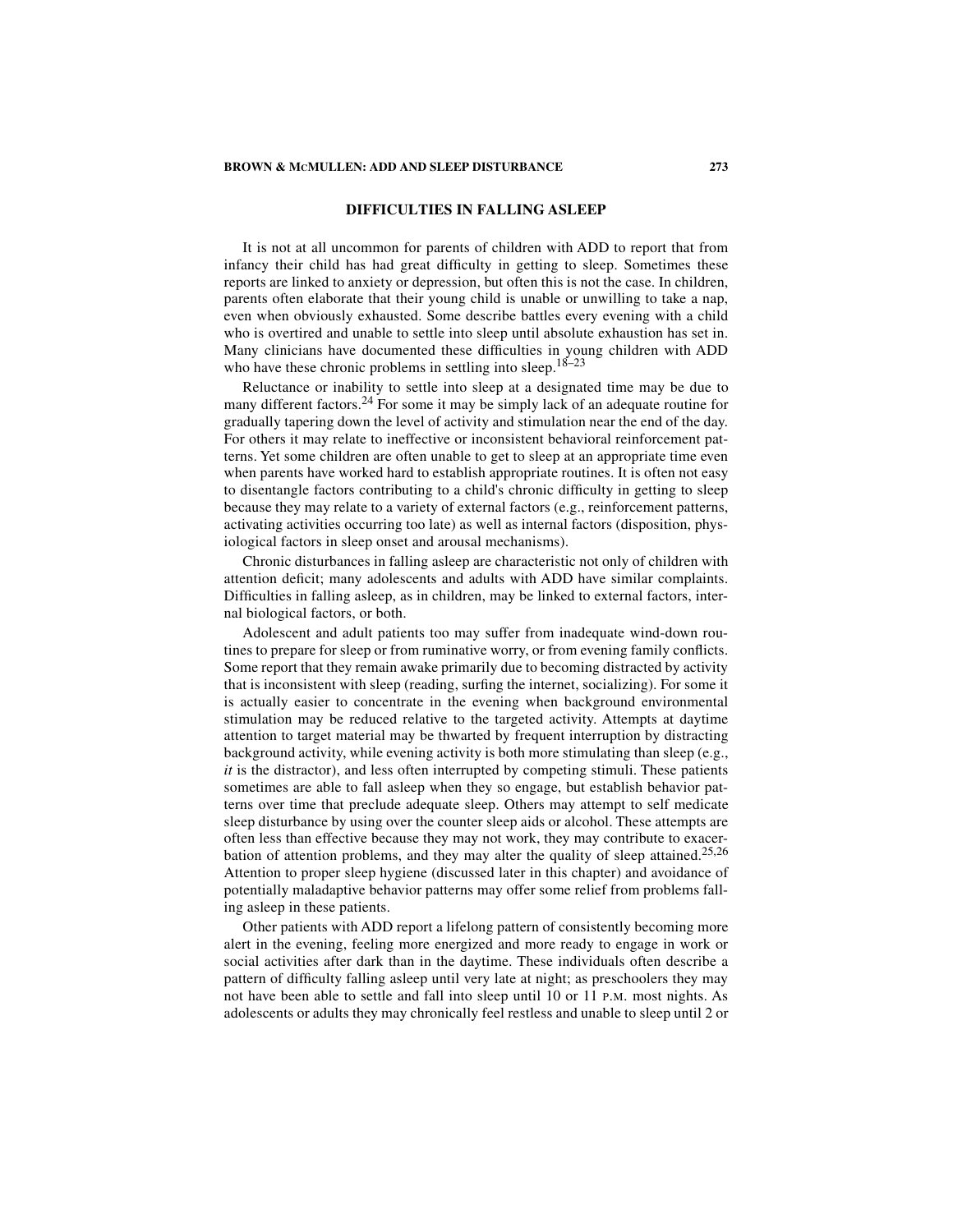3 A.M. or later. Attention to proper sleep hygiene may help these patients, but they may continue to experience delayed onset of sleep due to internal restlessness, even in the absence of maladaptive behavioral patterns.

At present, it is not clear how these problems in getting to sleep are related to the pathophysiology of ADD. Dahl has emphasized that there is a strong relationship between the control of sleep and the regulation of mood and behavior in waking states, yet he notes that "Our current knowledge of these complex relationships between sleep, development and psychiatric well-being is at an embryonic state."<sup>17</sup> These issues are discussed later in this chapter.

# **DIFFICULTIES IN AWAKENING**

Not surprisingly, persons who chronically stay up very late, whether because they chose to or were simply unable to get to sleep earlier, often report chronic difficulty in morning awakening. Although individuals vary widely in the amount of sleep they require, each person has some minimum requirement, which if not achieved leads to ineffective functioning during daily activities. Difficulties in matching biological circadian rhythms to the realities of social needs, especially during adolescence, are discussed by Ferber.<sup>27</sup>

Some "night-owls" are fortunate enough that they can arrange their schedule for work, classes or other obligations in a way which usually allows going to bed late and getting up late so they can meet at least their minimal, if not their optimal sleep requirements. Most are not so fortunate; given the general societal pattern of daytime wakefulness and work production, they often find themselves trying to function on insufficient sleep. This is likely to exacerbate their ADD-related cognitive deficits and further impair their functioning. A wealth of research has shown deleterious effects of sleep deprivation on cognitive functioning even in non-ADD subjects.<sup>28–31</sup>

Difficulty with morning awakening is not limited to persons who stay up excessively late due to insomnia or behavioral patterns inconsistent with sleep. A fair number of individuals with ADD report that they have chronic difficulty in awakening, even when they have had adequate sleep the night before. They note that they tend to sleep very soundly and are often unresponsive to the loudest of alarm clocks or strenuous efforts of others to awaken them.

Chronic difficulty in awakening can cause persistent stress in a household where one or more members of a family is daily burdened with the protracted task of urging, pleading or trying to force a sleepy, resistant person out of bed and into morning routines to prepare for work or school. In addition to family stresses, severe and persistent problems of this sort may have substantial consequences for the affected individual in work or school. Many high schools withhold academic credit for courses where a student has been late to class too many times. College students may fail courses where their chronic difficulty in getting up for morning lectures or exams is too persistent. Employees may lose their jobs if they repeatedly fail to get to work on time.

Despite determination to avoid such consequences, many persons with ADD have chronic difficulties in getting themselves awake and out to school or work on time. Many affected persons do not live with someone who is able and willing to provide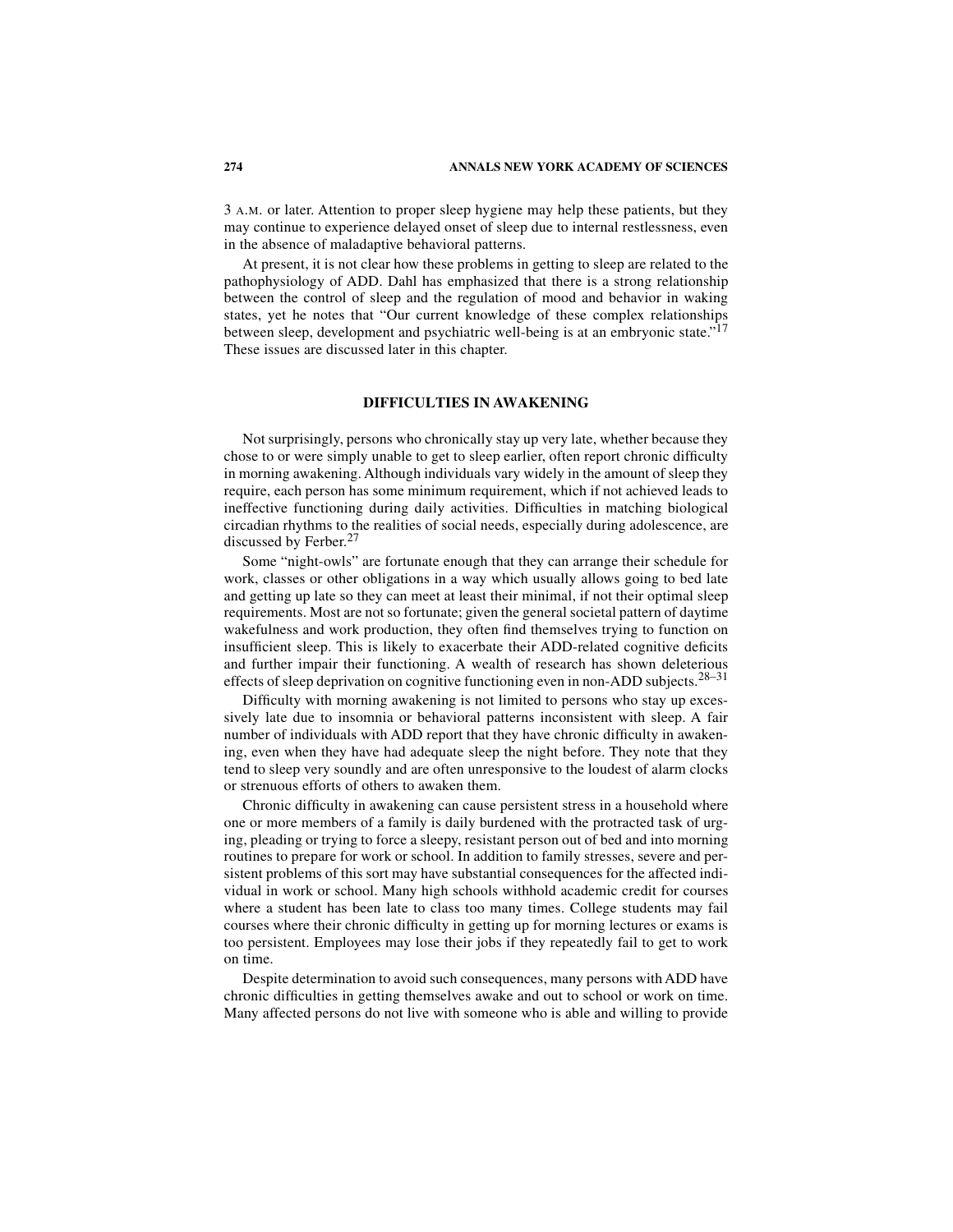reliable daily wakeup service. Even when there is a person available to assist the patient in awakening, they may not be able to provide this assistance consistently, or their efforts may fail. One family complained of how they often struggled for almost an hour to wake up their adolescent son, get him on his feet, undressed and into the shower, only to find him shortly afterward soundly asleep as he sat on the floor of his shower with water pouring over him.

Clearly, there may be multiple etiologies for this problem with awakening despite adequate sleep. These may include mood disturbance, motivational issues, family systems issues, and physiological contributions.

# **DIFFICULTIES IN MAINTAINING ALERTNESS**

The third type of sleep disturbance often reported by persons with ADD, especially those with the predominantly inattentive type, is difficulty in staying alert when not engaged in stimulating mental action or lively physical activity. Many persons with an ADD diagnosis note that even when they are adequately rested, they often have much difficulty in staying alert if they have to sit still or do a routine or un-stimulating task. These individuals report that even after a very adequate night's sleep they tend quickly to become very drowsy when they sit still to attend a meeting, to listen to a lecture, to read a book or, for some, to drive a car.<sup>32,33</sup>At such times these persons find that they have to keep moving about, changing activities, or giving themselves frequent breaks in order to avert falling asleep. Some college students report repeatedly falling asleep in lectures, even when well-rested and wanting to take good notes so they could be prepared for an imminent exam. Some working adults report repeated yawning and having to persistently fight sleep during important business meetings, even when they are aware of being in clear view of their colleagues and supervisors. Often these individuals note a sudden improvement in their level of alertness as soon as they get up and start moving or if something exciting occurs to liven up an otherwise boring activity. They emphasize that their drowsiness seems not to be a pervasive sense of fatigue such as occurs when they have had insufficient sleep. Instead, it appears to be an inability to maintain a sufficient level of alertness or arousal unless engaged in significant physical movement or in mental activity that they find consistently stimulating. Thus, in addition to difficulty sustaining *attention*, they report difficulty sustaining *arousal*.

The most extreme form of this difficulty in maintaining alertness is narcolepsy. Yoss,<sup>12</sup> Navalet,<sup>11</sup> and Dahl<sup>13</sup> have each studied individuals carrying diagnoses of both ADD and narcolepsy. Some of their cases suggest that children or adolescents with narcolepsy can be misdiagnosed as having ADD. Others are more consistent with concurrent disorders.

Another approach to conceptualizing ADD with chronic problems in maintaining alertness has been suggested by Weinberg and Brumback<sup>34</sup> and Weinberg and Harper<sup>35</sup> who proposed the term "primary disorder of vigilance" to replace the diagnosis of ADD for describing a syndrome involving inattentiveness, boredom, restlessness and sleepiness. They presented case studies to illustrate how individuals with this syndrome tend to be hyperactive in order to ward off drowsiness; their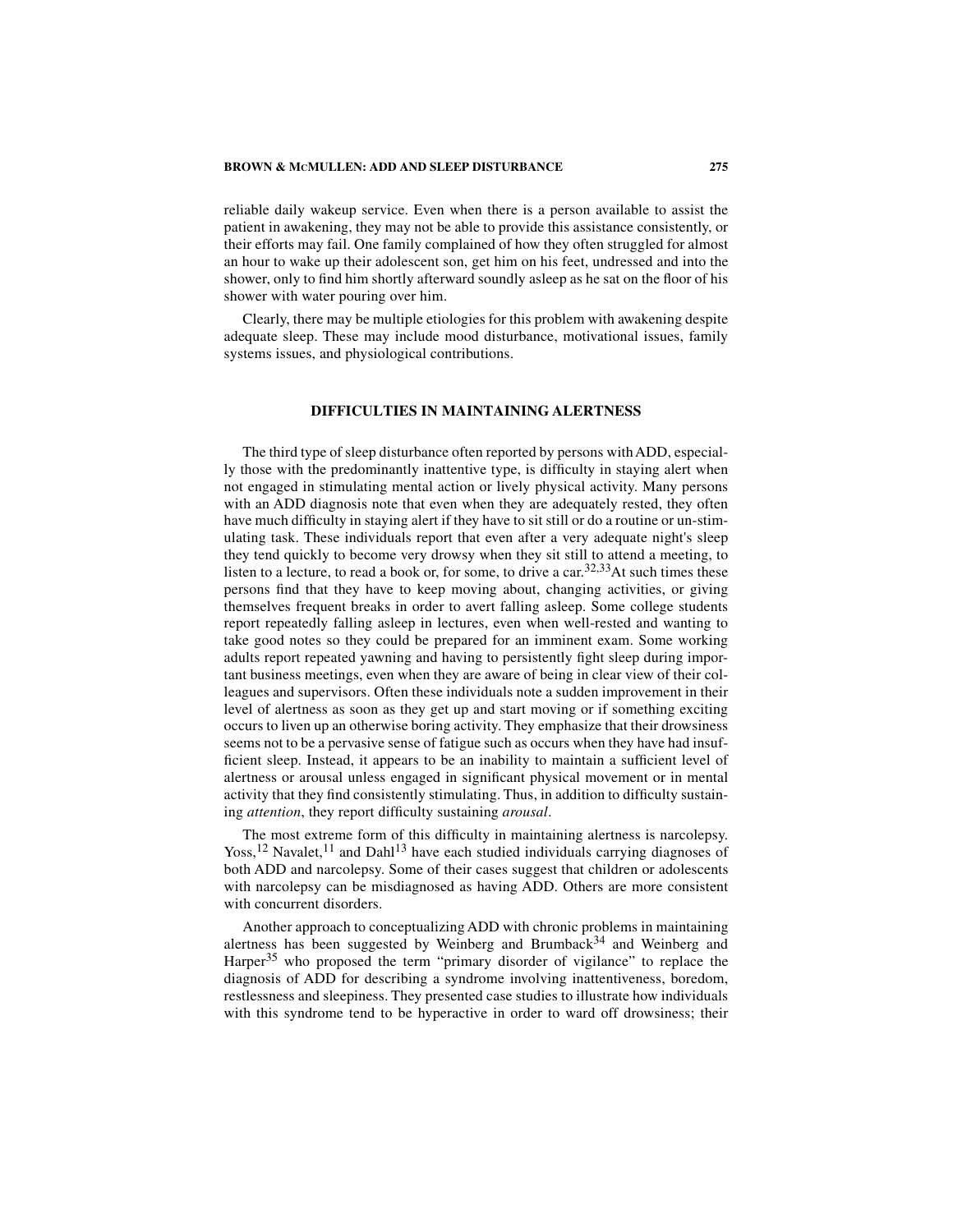articles observe that these persons tend to fall asleep several times daily if not adequately stimulated.

Weinberg<sup>35</sup> claims that persons with primary disorder of vigilance do not have the type of sleep-attacks characteristic of narcolepsy, but he does not report use of the blood test commonly used in differential diagnosis of narcolepsy.  $36,37$  Weinberg reports that primary disorder of vigilance responds well to treatment with the stimulants commonly used to treat ADD. Thus far, Weinberg's case reports have called attention to the overlap of some cases of ADD with excessive daytime somnolence and other aspects of impaired vigilance, but he has not yet established a case for his alternative diagnostic category.

Data regarding the chronic problems of persons with ADD in maintaining alertness can be found in the manual for the *Brown Attention Deficit Disorder Scales*<sup>36</sup> for adolescents and adults. These self-report scales, developed from interviews with individuals who met DSM diagnostic criteria for Attention Deficit Disorders, query chronic problems in maintaining alertness, energy and effort for work tasks and chronic problems with sustaining attention and concentration in addition to other clusters of ADD symptoms. Clusters of items related to chronic difficulties in maintaining alertness and effort for work and of items related to problems in sustaining attention and concentration correlated quite well (.80 and .85) with total scores for ADD symptoms in adolescents and in adults with diagnosed ADD. These data suggest that chronic problems maintaining alertness may be an important aspect of ADD symptoms for many who meet established diagnostic criteria for ADD.

The notion that ADD intrinsically involves dysfunction in regulation of arousal or an impaired ability to sustain alertness is not new. Virginia Douglas included "regulation of arousal and alertness to meet task demands" among the aspects of selfregulation she considered impaired in ADD.38 Yet this important area of difficulty is often overlooked.

# **ADDITIONAL SLEEP ABNORMALITIES NOTED IN STUDIES OF ADD**

Formal studies of the sleep of patients with ADD have not yielded consistent results. Polysomnographic studies of ADD within sleep labs have not produced consistent data to support the complaints of individuals with ADD regarding sleep disturbance. Time to sleep, sleep efficiency, and movement during sleep have all been studied and contradictory results have been found. Findings that have been documented in the literature on ADHD and sleep include increased latency to REM onset,<sup>39</sup> decreased latency to REM onset,<sup>40</sup> and decrease in overall REM activity.<sup>18</sup> Other polysomnographic abnormalities include an increase in delta-wave sleep<sup>41</sup> and sleep spindles. $42$  Irregular sleep behaviors include excessive movement, frequent awakenings and general restless sleep.<sup>21,39,41,43</sup> Simmonds and Parraga also showed an increase of head banging and snoring among those with ADD, as compared to controls.<sup>43</sup>

Corkum *et al.*<sup>23</sup> have discussed some factors that may contribute to this lack of confirmatory data from laboratory studies. These factors included small sample sizes, lack of exclusion diagnostic criteria, inconsistent diagnostic criteria, inadequate control procedures, and heterogeneity of sleep parameters.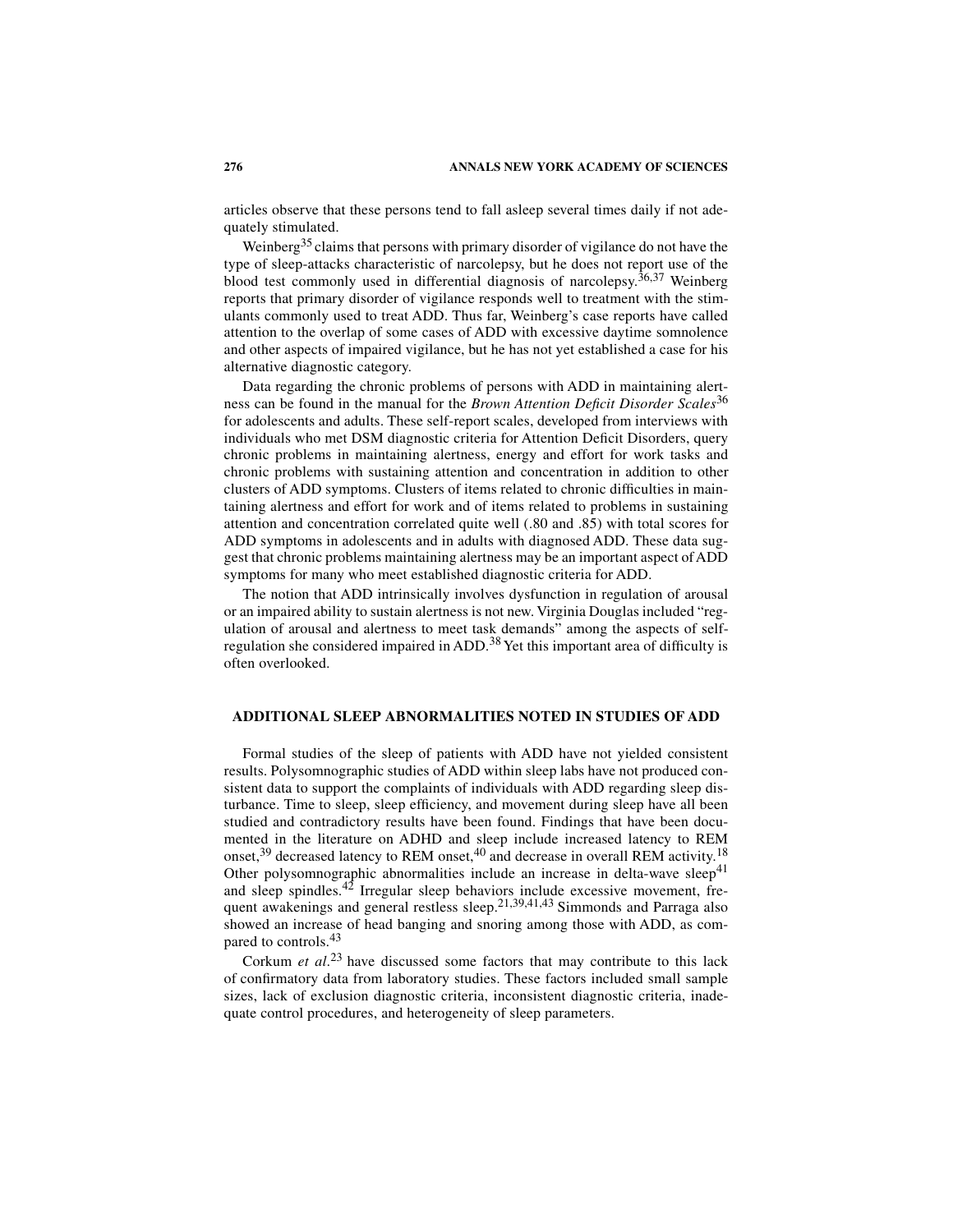More recently, Gruber *et al*. 44 looked at the night-to-night *variability* of sleep in boys with ADD as compared to a normal sample. They hypothesized that the instability of the sleep-wake system was characteristic of ADHD and that the standard practice of averaging sleep measures across study nights was eliminating an important source of variance and assigning it to error variance. They used actigraphy to assess sleep in children with and without ADHD over five consecutive nights at home. This involved having subjects wear a wristwatch-like device on the nondominant hand that collected data for analysis by computer including sleep onset time, total sleep period, sleep percent, true sleep time, longest sleep period, quiet sleep, and number of night awakenings  $> 5$  minutes. They found greater variability in ADHD sleepers as compared to normal controls, in support of their hypothesis that instability of the sleep-wake system is characteristic of children with ADHD.

## **DIFFERENTIAL DIAGNOSIS OF ADD AND SLEEP-AROUSAL DISORDERS**

It has been suggested by some researchers that primary sleep disorders may sometimes be misdiagnosed as ADD. They observe that daytime behaviors of those with a wide variety of sleep disorders (e.g., sleep apnea, narcolepsy, periodic leg movements of sleep, sleep schedule disorders, insufficient sleep) can mimic ADD by manifesting short attention span, hyperactivity, and impulsivity.27,45 This view is consistent with that of Navelet,<sup>11</sup> of Dahl *et al.*,<sup>13</sup> and of Kotagal and Swink.<sup>46</sup>

Narcolepsy is not the only sleep disorder that may be missed in favor of an ADD diagnosis. Other clinicians have noted that restless leg syndrome (RLS) and periodic limb movement syndrome (PLMS) are disorders that may be misdiagnosed as ADD.<sup>47–50</sup> Hickey, Walters and Hening<sup>47</sup> report three case studies of children with RLS who were misdiagnosed with ADD. Picchietti and Walters<sup>49</sup> reported that 34% of a group of children with ADHD had sufficient symptoms of PLMS to qualify for that diagnosis. Brooks<sup>51</sup> reports that sleep apnea can often be misdiagnosed as ADD because many children with sleep apnea are often hyperactive. Likewise, Ferber and Kryger<sup>27</sup> claim that sleep apnea can cause impaired daytime alertness and hyperactivity that may lead to an ADD diagnosis.

It remains to be determined whether the overlap of these patients with ADDs and concurrent sleep disorders is due to misdiagnosis or to a genuine comorbidity of ADD with these various disorders of sleep, or to a common pathophysiology of the mechanisms for self-regulation of sleep and waking-time behaviors. Systematic studies are needed to address these questions.

## **ASSESSMENT AND EVALUATION OF SLEEP-AROUSAL DISORDERS**

At the clinical level, careful assessment of each individual with complaints of ADD symptoms or sleep disorder symptoms is needed to determine whether the primary diagnosis is ADD, a sleep disorder, or both. For assessment of sleep disorders in children and adolescents  $Ferber^{27}$  has published an excellent protocol; the book by Sheldon, Spire and Levy<sup>52</sup> includes a useful appendix guide for differential diagnosis.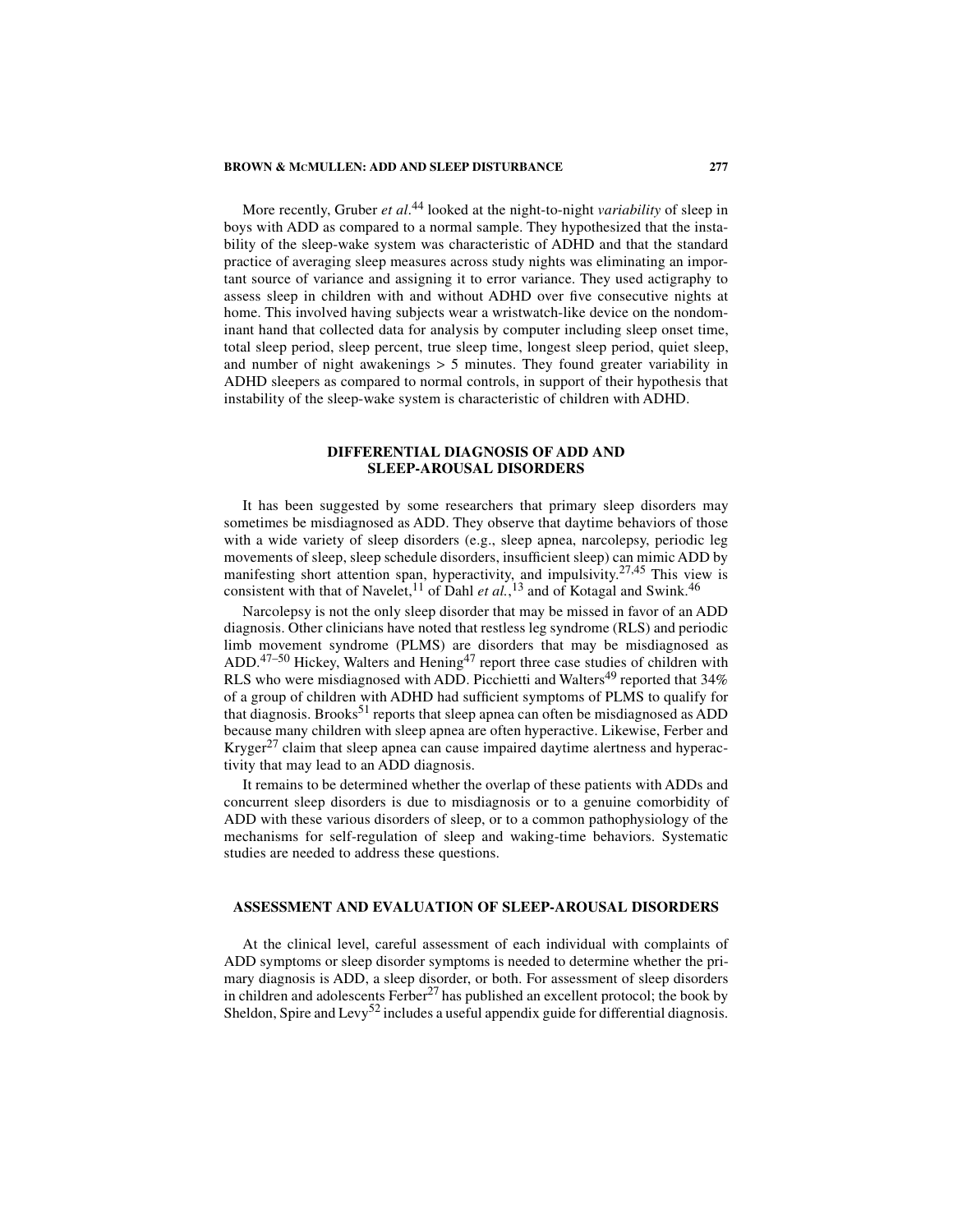#### **278 ANNALS NEW YORK ACADEMY OF SCIENCES**

The cornerstone of effective intervention in any disorder is a thorough assessment, and ADD-related sleep disturbance is no exception. It is important to take a thorough history of the nature and course of the patient's difficulties with sleep and arousal. Inquiry about the usual time to bed, time to sleep, frequency and duration of awakening during sleep, degree of difficulty in awakening, early morning awakening, snoring, nightmares, etc., should be undertaken. Inquiry into the frequency and severity of daytime drowsiness, and the frequency and duration of any naps taken during the day is important. Information on the presence of any environmental stressors is important, especially if a stressor can be linked temporally to the onset of sleep disturbance. For example, if it is reported that a child has slept reasonably well until a pattern of difficulty falling asleep began several months ago, it is important to inquire about other changes in the child's life that may have occurred about the same time, e.g., sickness of a family member, parental divorce, a burglary in the neighborhood, etc.

Another important area of inquiry is in regard to the nature of the child's behavior when they do not sleep, and the reaction of family members to that behavior. Is there frequent conflict within the family regarding the child's sleep disturbance? Do parents unwittingly reinforce non-sleep behavior by allowing the child to stay awake and watch television with them, or play games with them late into the night? Is the reaction extremely negative, such that the child is further energized by anxiety over parental scolding at bedtime? In adults, are there identifiable maladaptive behavioral patterns that are inconsistent with sleep? Have there been attempts to modify behavior by the parents (in the child) or the patient (in the adult) and what has the outcome been? If the modification failed, is there an identifiable reason for the failure? Are various family members differentially committed to improving the sleep of the affected person?

If symptoms surface that could represent a primary sleep disorder such as narcolepsy, referral to an appropriate professional and/or sleep laboratory is indicated. It goes without saying that patients suffering from sleep disturbance should be screened for depression and undergo physical examination by their physician prior to attributing the disturbance to ADHD.

# **TREATMENT INTERVENTIONS FOR SLEEP DISTURBANCES WITH ADD**

## *Difficulty Falling Asleep: Sleep Hygiene*

Sleep hygiene refers to the arrangement of environmental and behavioral factors preceding sleep. Attention to these factors or maintaining proper sleep hygiene, is known to facilitate sleep. If the assessment suggested above indicates a significant chronic problem with falling asleep, e.g. sleep latency of more than 30 minutes on most nights, then the first step to be suggested is a review of bedtime routines to determine whether appropriate behavioral measures are being taken.

Maintaining a consistent bedtime, and regularly following a routine that allows the patient to gradually reduce their level of activity and move toward relaxation, may help those with difficulty falling asleep. For children, this may include taking a warm bath and then brushing teeth, getting in pajamas, having a story read by or with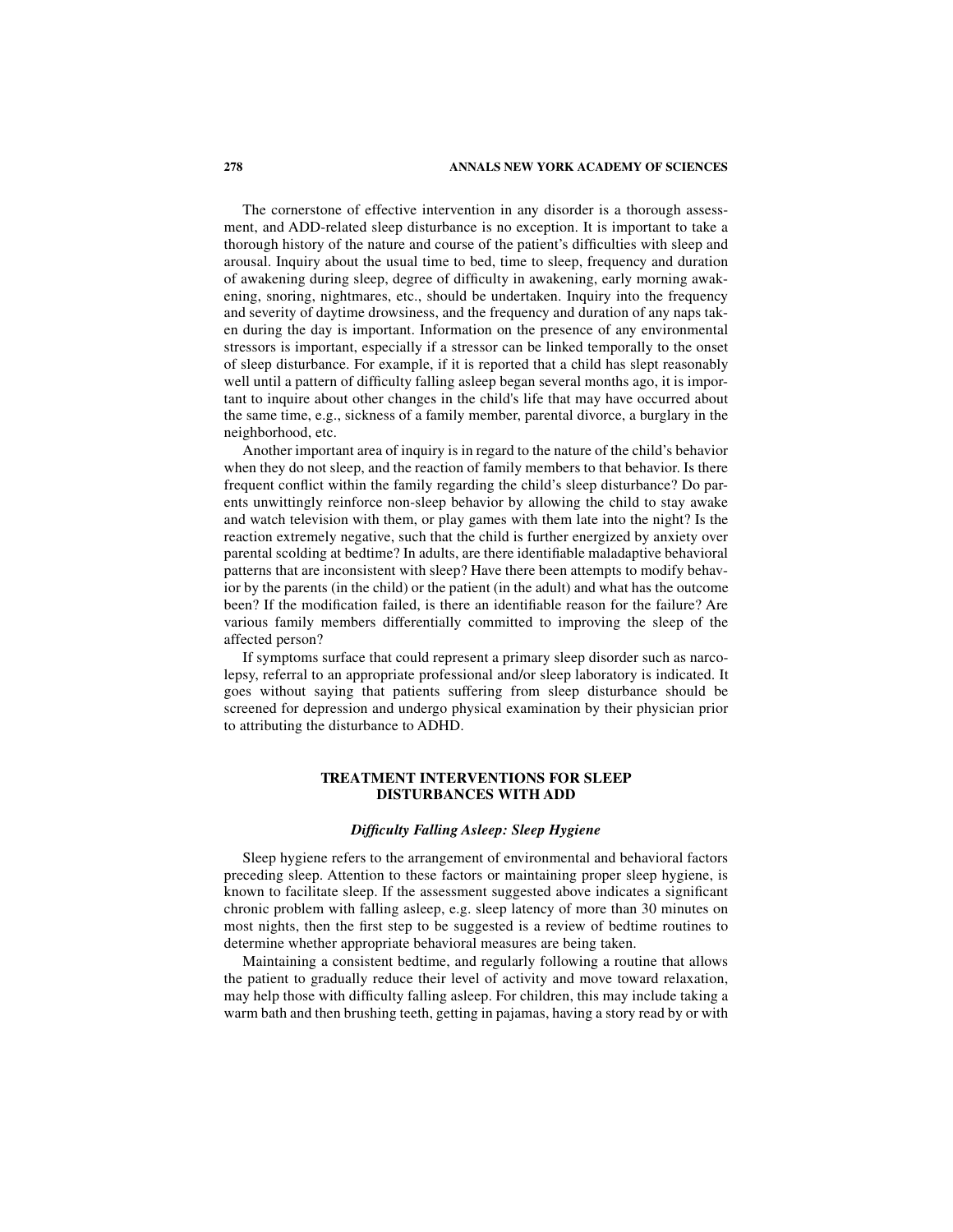a parent, quiet conversation while a parent gives a back rub, engaging in relaxing imagery, etc. For adolescents or adults it might mean watching television, reading enjoyable magazines or books, listening to music, etc. It is important in planning such activities that the patient not engage in activities like watching television or reading *while in bed*. We do not encourage patients with sleep disorders to have a television in the bedroom. However relaxing the patient may rate attention-demanding activities like reading or watching television, repeated exposure to trials of maintaining alertness to "make it to the end of the story" while lying in bed may condition the body to hold onto wakefulness even while in bed. What is needed is to repeatedly condition the body to *sleep* in bed so that the bed becomes the cue for sleep onset. This kind of conditioning is well known in other semi-voluntary activities such as bladder control. Many a traveler has experienced the dramatic increase in urinary urgency that accompanies entering a restroom after a long trip, though the matter was much less urgent while driving on the highway. Similar conditioning occurs with regard to sleep.

Elimination of activating stimuli in the bedroom at night is also encouraged (e.g., loud music, video games, etc.). In adults, encouraging only sleep or lovemaking in bed is important in counseling those with sleep-onset disorders. One question that arises is what should patients do if, after trying to sleep for an extended period, they just cannot fall asleep? We encourage the patient to arise and engage in minimally activating behavior outside of the bedroom (e.g., reading) and then after 20 to 30 minutes returning to the bedroom (without the book) to again try sleeping. Sometimes a glass of warm milk or chamomile tea is said by patients to be helpful. Minimizing time spent lying awake ruminating about sleep is the goal of getting the patient who cannot sleep out of the bedroom for a short time. Patients and families need to be instructed that these steps can only be expected to work if adhered to carefully over a period of months. The exacerbation of sleep disorder that is produced by poor sleep hygiene often takes months or years to develop; the patient should not expect that the solution will take less than several months to attain effectiveness.

Other aspects of sleep hygiene relate to setting. It is usually helpful if the bedroom is quiet, at a comfortable temperature, and adequately ventilated. Sound screens may muffle bothersome sounds and night masks may screen out excessive light.

Adequate exercise during the day and relaxation training may be helpful in reducing general stress levels that could contribute to sleep disturbance. Treatment of anxiety or depressive disorders may also be necessary if these are present.

#### *Difficulty Falling Asleep: Medication*

If adequate sleep hygiene is not sufficient to alleviate chronic problems in getting to sleep and there is no evidence of contributory emotional or family factors that can be directly addressed, the clinician may want to consider a trial of medication. However, before adding a new medication to address sleep problems it is important to be certain that the patient is not taking some medication (or caffeine or nicotine) that may be contributing to chronic difficulty in falling asleep. Elimination of alcohol use in adult patients may be helpful if this appears to be disrupting sleep patterns.<sup>26</sup>

Stimulants used to treat ADD may contribute to difficulties falling asleep in two different ways. Sometimes an individual with ADD who is responding well to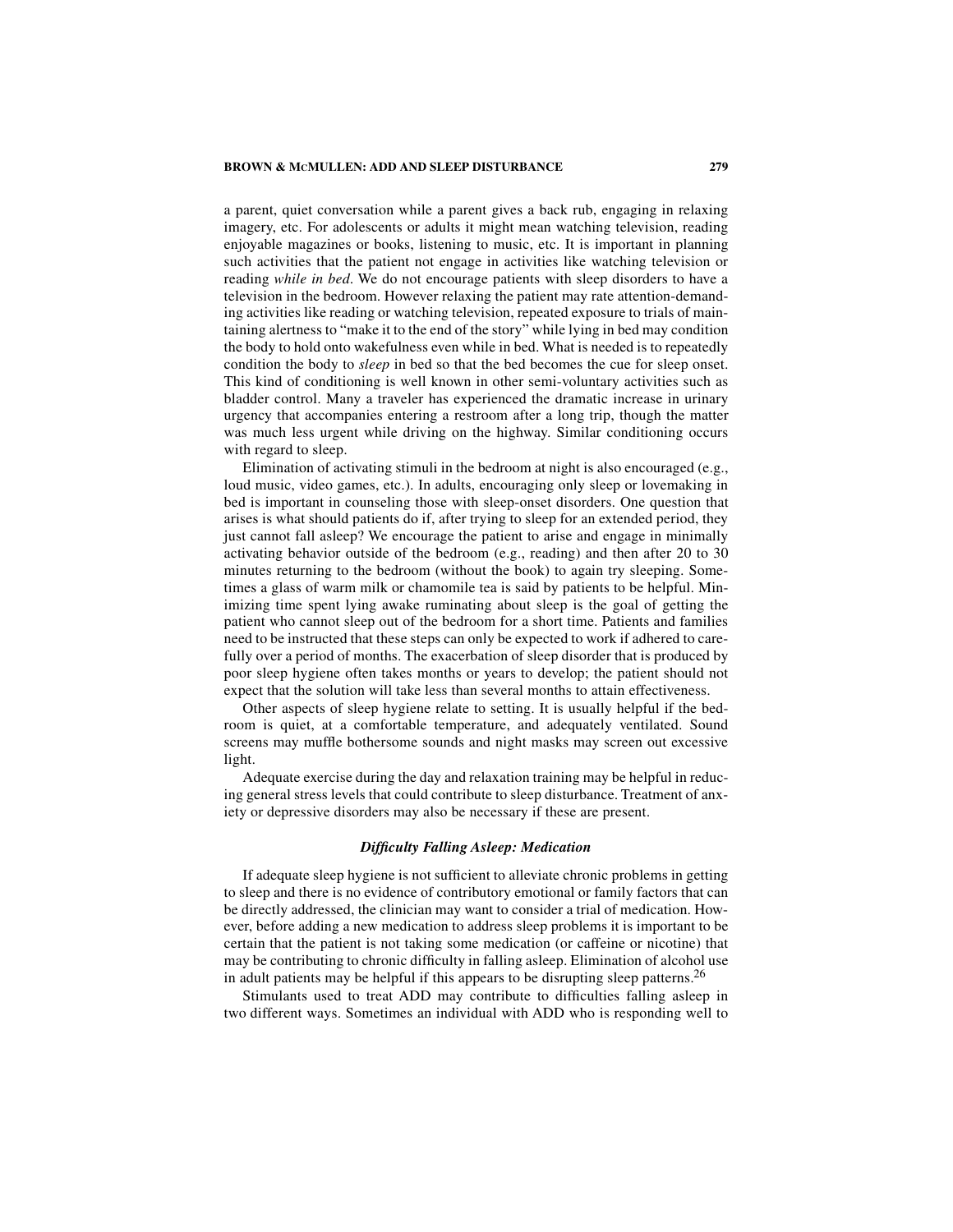stimulant medication taken during the day may have insomnia resulting from taking a dose too close to bedtime. For most persons on stimulants an interval of at least 4 to 6 hours from ingestion of the last dose of the day will allow sufficient washout of the medication for sleep onset. Yet there are some who are able to get to sleep easily within just a few hours of taking a dose and others who need an interval of 6 to 8 hours or more from time of ingestion of their last dose before they are able to fall asleep.

Yet sleep of a person with ADD may also be delayed due to insufficient stimulant medication later in the day. Many clinicians still encourage patients to avoid taking a dose of stimulant in mid- or late-afternoon because they fear medication-induced insomnia. Often this plan backfires because of rebound agitation or irritability occurring in late afternoon or early evening after the last dose of stimulant has worn off. Kent, Blader, Koplewicz, *et al*. 53 have reported that administration of a late afternoon dose of methylphenidate tended to help alleviate ADD symptoms without adversely affecting sleep. Tirosh, Sadeh, *et al*. reported that methylphenidate given late in the afternoon tends actually to improve sleep for many patients with ADD. Clinicians whose patients taking stimulants for ADD are having chronic difficulty falling asleep should consider both of two possibilities: the patient may need less stimulant coverage in late afternoon or they may need an additional smaller dose in late afternoon or early evening.

When sleep hygiene measures are ineffective for a person with ADD and where stimulant medication does not appear to be causing the insomnia, and when chronic difficulty falling asleep is causing serious problems, there are some other options for intervention that have been reported effective. Brown and  $Gamma^{22}$  reported a sequence of interventions for such ADD patients. Children with sleep latency in excess of 30 minutes who did not respond to sleep hygiene measures were given a trial of Benadryl (liquid or tablets) about one hour prior to sleep time. For some, this was sufficient to allow them to fall asleep. For a few patients, the antihistamine had a paradoxical effect of inducing agitation; in these cases it was immediately discontinued and the second step was taken.

The second level of intervention used by Brown and Gammon was administration of a small dose of clonidine (one-half of a 0.1 mg tab) given about 90 minutes before bedtime. Of 18 children (ages 6 to 17 years), one discontinued due to side effects (headaches). After 5 days the dose of clonidine was increased to 0.1 mg if sleep latency did not reduce to less than 45 minutes. Seven children remained on the 0.05 dose, while 10 increased to the full 0.1 mg dose. There was no correlation between the size of the dose needed and age or body weight. After 3 weeks the mean sleep latency for the group had reduced from the baseline of 1.9 hours to .5 hour.

More substantial samples of children and adolescents with ADD treated with clonidine for sleep disturbance have been reported by Wilens *et al*. 55 and by Prince *et al.*56 Prince noted that in a systematic chart review of 62 cases where clonidine was used to treat chronic difficulty in falling asleep,  $85\%$  reported significant improvement maintained over a mean of 3 years. In this sample, no association was found between response and age group, gender, comorbid condition or concurrent pharmacotherapy; those whose insomnia existed prior to stimulant use and those whose insomnia was caused or exacerbated by stimulants responded equally well to clonidine given to help sleep.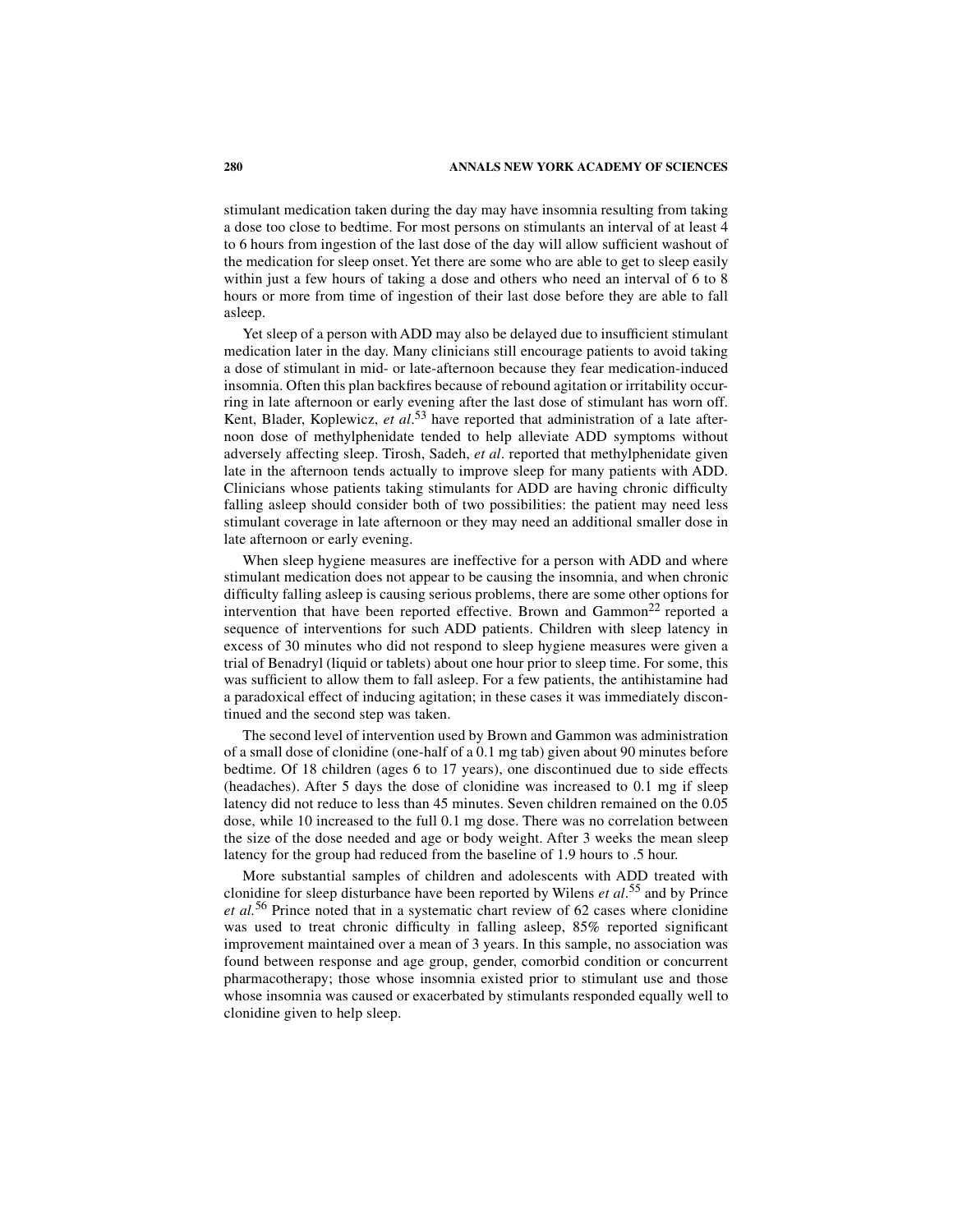Recently there has been some controversy about the combined use of stimulant medications with clonidine after a few case reports of sudden death in children who had been treated with this combination of medications. The FDA investigated and did not find sufficient evidence of a causal relationship to issue any warning. For a thoughtful discussion of this controversy and its implications for clinical practice see Cantwell<sup>57</sup> and Wilens *et al.*<sup>58</sup>

Other medications that have been reported useful for treatment of chronic difficulties in getting to sleep are tricyclic antidepressants and Trazadone. Tricyclic antidepressants (e.g., Desipramine, Nortriptyline) have been demonstrated effective for treatment of ADDs, although there is some question whether they have an impact on the cognitive symptoms as effectively as they do behavioral symptoms of ADD. These medications, often administered in a single dose at bedtime, are frequently helpful in alleviating chronic difficulties in getting to sleep. An alternative medication with demonstrated effectiveness for addressing insomnia in adults is Trazadone. Nierenberg *et al*. 59 have demonstrated that Trazadone, a sedating triazolopyridine antidepressant, is superior to placebo for persistent primary insomnia and for insomnia induced or exacerbated by antidepressants. Although their report did not assess patients with ADD, uncontrolled anecdotal reports indicate that similar results have been found in adults with ADD and severe, chronic difficulty falling asleep.

## *Difficulties in Awakening*

When individuals with ADD chronically have severe difficulties in awakening, the first intervention is to be certain that they are getting adequate sleep. If an individual is chronically having difficulty falling asleep at a reasonable time, or is having very disrupted sleep, and is therefore getting insufficient sleep, it is not surprising if that person also has chronic difficulty in awakening. The first task is to assess factors that may be contributing to the difficulty in falling asleep or disruption of sleep, and to take appropriate remedial actions. This may include assessment for sleep apnea, narcolepsy, or other specific sleep disorders.

If a person is having great difficulty in awakening despite apparently adequate sleep, it may be useful to talk with them to ascertain whether they may be suffering from a mood disorder or to determine whether there may be some ambivalence regarding attendance at school or work. Such inquiry is especially important if the difficulty in awakening is of relatively recent onset rather than a lifelong problem. Sometimes difficulty getting out of bed is simple avoidance that needs to be addressed in terms of the specific factors sustaining the wish to avoid the activity. School phobia would be one disorder that might easily produce difficulty awakening.

Environmental modification may be helpful as a first step in treating difficulty awakening. Window shades should be open, allowing natural sunlight into the bedroom at daybreak. The room should be kept at a reasonable temperature; a very warm room may make it difficult to awaken. Setting two alarms, one 20 minutes prior to the primary alarm, may help to awaken the deep sleeper.

For those situations where the above measures fail or are incompletely successful, it may be useful to consider an early morning dose of stimulant prior to getting up for the day. Brown and Gammon<sup>22</sup> reported on a small sample of children and adolescents with ADD who had chronic difficulty in awakening that responded to their being awakened about 30–45 minutes prior to the time they actually needed to get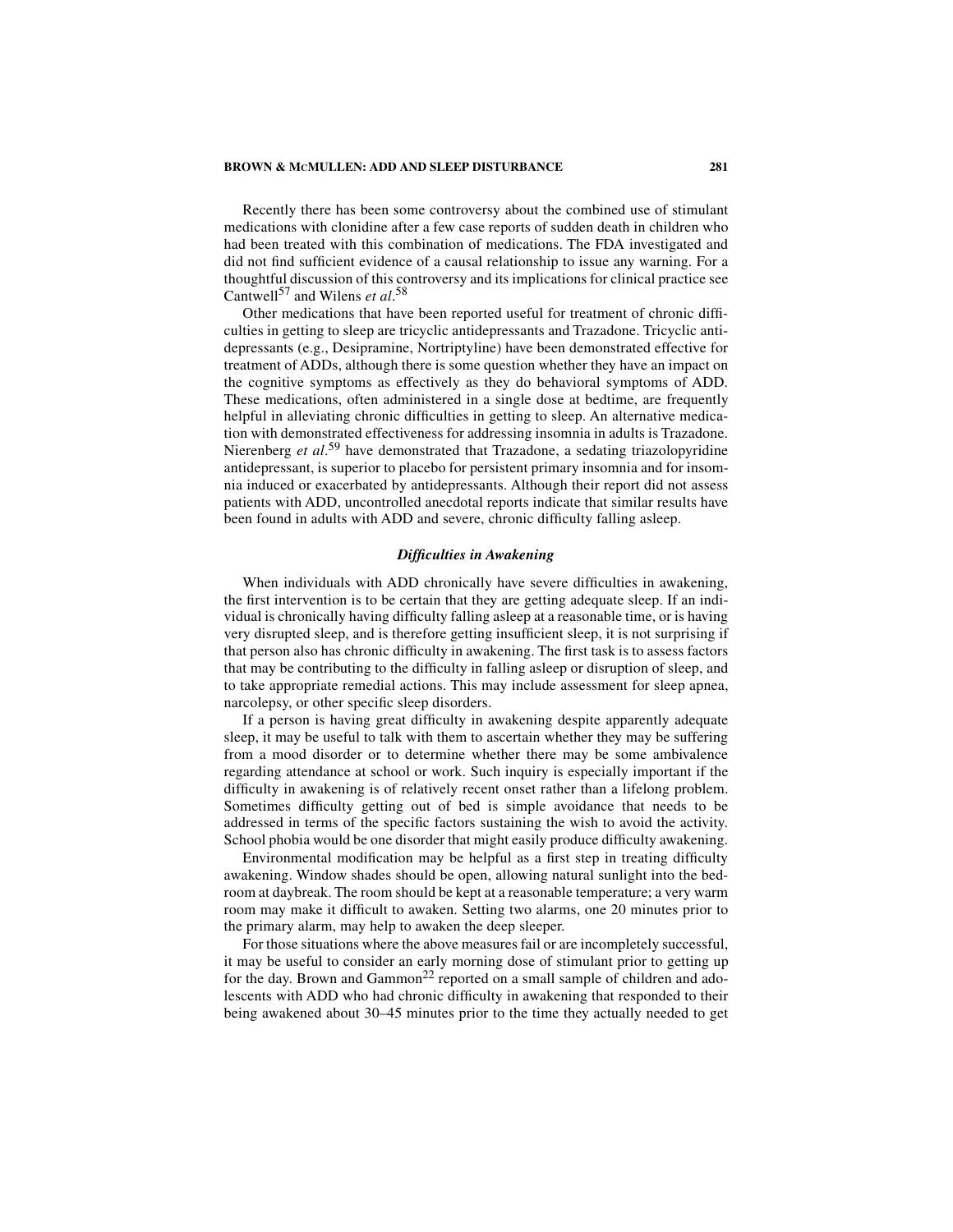#### **282 ANNALS NEW YORK ACADEMY OF SCIENCES**

up. At that time, the parent administered a dose of stimulant to the child while he/she was still in bed. After taking the medication and a drink of juice or water, the child was encouraged to go back to sleep and was then reawakened 30 to 45 minutes later to get up and out of bed after the stimulant had time to take effect.

For college students or other adults who may not have someone living with them able or willing to awaken them for this early morning dose, the same approach has been used with a self-administration strategy. The patient is encouraged to obtain two alarm clocks as suggested above, setting one on a bedside table to sound 45 minutes prior to the actual wake-up time desired and the other on the opposite side of the room set to go off at the time the patient actually wants to be getting out of bed. When the first clock goes off, the patient awakens and self-administers the premeasured dose of stimulant that has been set out with a glass of water on the bedside table. The patient goes back to sleep and then responds to the second alarm clock by getting out of bed and walking over to turn it off. The reason for the second clock is that patients suffering this problem are often unsuccessful in accurately re-setting the bedside alarm clock before they go back to sleep.

## *Difficulties Maintaining Alertness*

For patients with ADD who report significant chronic problems in maintaining alertness, the first task is to take a careful history to assess for depression and/or sleep disorders, e.g., sleep apnea or narcolepsy, any of which may be masked by ADD symptoms. As noted above, if there is reason to suspect a significant sleep disorder, referral to a specialist for a laboratory sleep study may be indicated.

Some patients with ADD and a history of chronic difficulty in maintaining alertness report that they are much better able to maintain appropriate alertness when their ADD is treated with stimulants. Often patients for whom maintaining alertness is an especially problematic symptom need more extensive coverage with stimulant medications than do other patients with a different ADD symptom profile. For example, they may need more closely spaced doses of stimulant to combat rapid excretion with rebound fatigue and/or they may need stimulant coverage for more hours of the day than many others with ADD.

Unlike some ADD patients who need stimulants only for times when they are working and are able to be without stimulants on non-work days, patients with chronic difficulties in maintaining alertness may need coverage of stimulant medications every day, especially for times when they are driving or socializing. In short, their use of stimulant medication more closely resembles the regimen generally used for treating patients with narcolepsy. For any patients whose symptoms are more complicated or who do not respond well to such treatment for ADD, a full evaluation by a specialist in sleep disorders may be indicated.

## **CONCLUSIONS**

Problems in regulation of sleep and arousal appear to be an important feature of ADD. The finding that patients with ADD experience greater variability in sleep patterns is an important one and more research into the reasons for this variability needs to be done. It should not be surprising, given the current models of ADD as related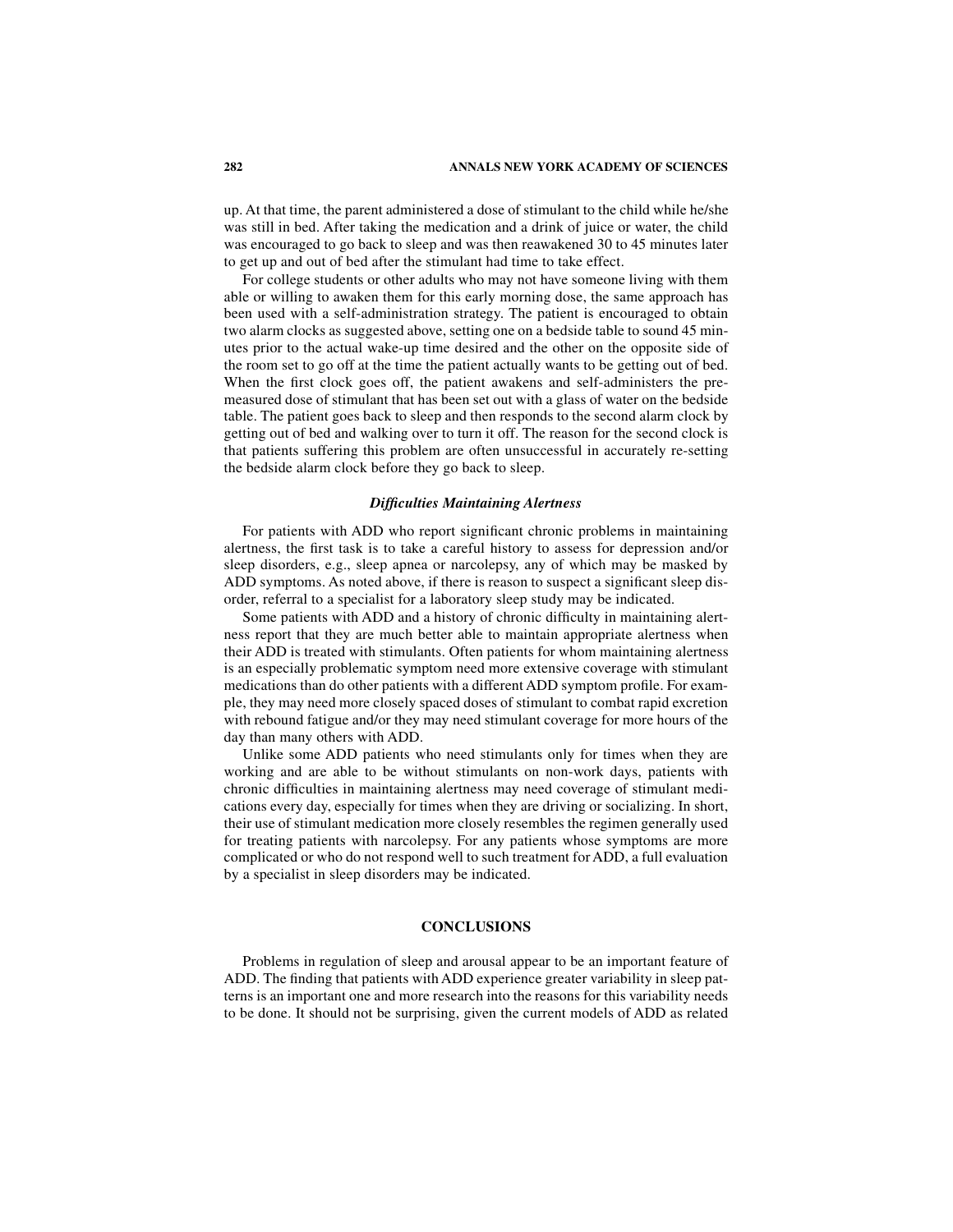to dysfunction of dopaminergic frontal-subcortical circuits, that sleep regulation and arousal are frequently altered in ADD. The fact that stimulant medications treat the core symptoms of ADD and show side effects related to reducing sleep when administered too late suggests a common mechanism for reduced attention and reduced arousal. It is becoming clear that clinicians need to pay careful attention to sleep disturbance in patients with ADD, both because these disturbances may exacerbate other ADD symptoms and lead to worse daytime functioning, and because these sleep problems themselves may require focused assessment and treatment in order to improve the general quality of life of patients with ADD. Indeed, though daytime symptoms of ADD may pose difficulties for patients' families, sleep disturbance is often reported to be the most disruptive for the lives of family members. Proper attention to sleep disorder in the patient therefore may offer the most valuable intervention for ADD patients and their family.

#### **ACKNOWLEDGMENTS**

This chapter is a substantially revised version of a chapter from *Attention Deficit Disorders and Comorbidities in Children, Adolescents, and Adults,* a book edited by Thomas E. Brown (2000, American Psychiatric Press, Washington, DC). The inclusion of this chapter in this volume in modified form is with permission from American Psychiatric Press.

#### **REFERENCES**

- 1. AMERICAN PSYCHIATRIC ASSOCIATION. 1994. Diagnostic and Statistical Manual of Mental Disorders, 4th edit. Washington, DC.
- 2. MANNUZZA, S., R. GITTELMANN-KLEIN, N. BONAGURA, *et al*. 1991. Hyperactive boys almost grown up: replication of psychiatric status. Arch. Gen. Psychiatry **48:** 77–83.
- 3. KAHN, A., C. VAN DE MERCKT, E. REBUFFAT, *et al*. 1989. Sleep problems in healthy preadolescents. Pediatrics **84:** 542–546.
- 4. STORES, G. & L. WIGGS. 1998. Clinical services for sleep disorders. Arch. Dis. Childhood **79:** 495–497.
- 5. OWENS, J., A. SPIRITO, M. MCGUINN & C. NOBILE. 2000. Sleep habits and sleep disturbance in elementary school-aged children. J. Dev. Behav. Pediatr. **21**(1): 27–36.
- 6. PRICE, V., T. COATES, C. THORESEN & O. GRINSTEAD. 1978. Prevalence and correlates of poor sleep among adolescents. Am. J. Dis. Children **132**(6): 583–586.
- 7. HOCHSTRASSER, B. 1993. Epidemiology of sleep disorders. Therapeutische umschau, **50**(10): 679–683.
- 8. OWENS, J. & K. MATTHEWS. 1998. Sleep disturbance in healthy middle-aged women. Maturitas **30**(1): 41–50.
- 9. BALL, D., M. TIERNAN, J. JANUSZ & A. FURR. 1997. Sleep patterns among children with attention deficit hyperactivity disorder: a reexamination of parent perceptions. J. Pediatr. Psychol. **22:** 389–398.
- 10. STEIN, M. 1999. Unravelling sleep problems in treated and untreated children with ADHD. J. Child Adolesc.Psychopharmacol. **9**(3):157–168.
- 11. NAVELET, Y., T. ANDERS & C. GUILLEMINAULT. 1976. Narcolepsy in children. *In* Narcolepsy. C. Guilleminault, W. Dement & P. Passouant, Eds.: 171–177. Spectrum. New York.
- 12. YOSS, R. 1970. The inheritance of diurnal sleepiness as measured by pupillography, Mayo Clin. Proc. **45:** 4256–4437.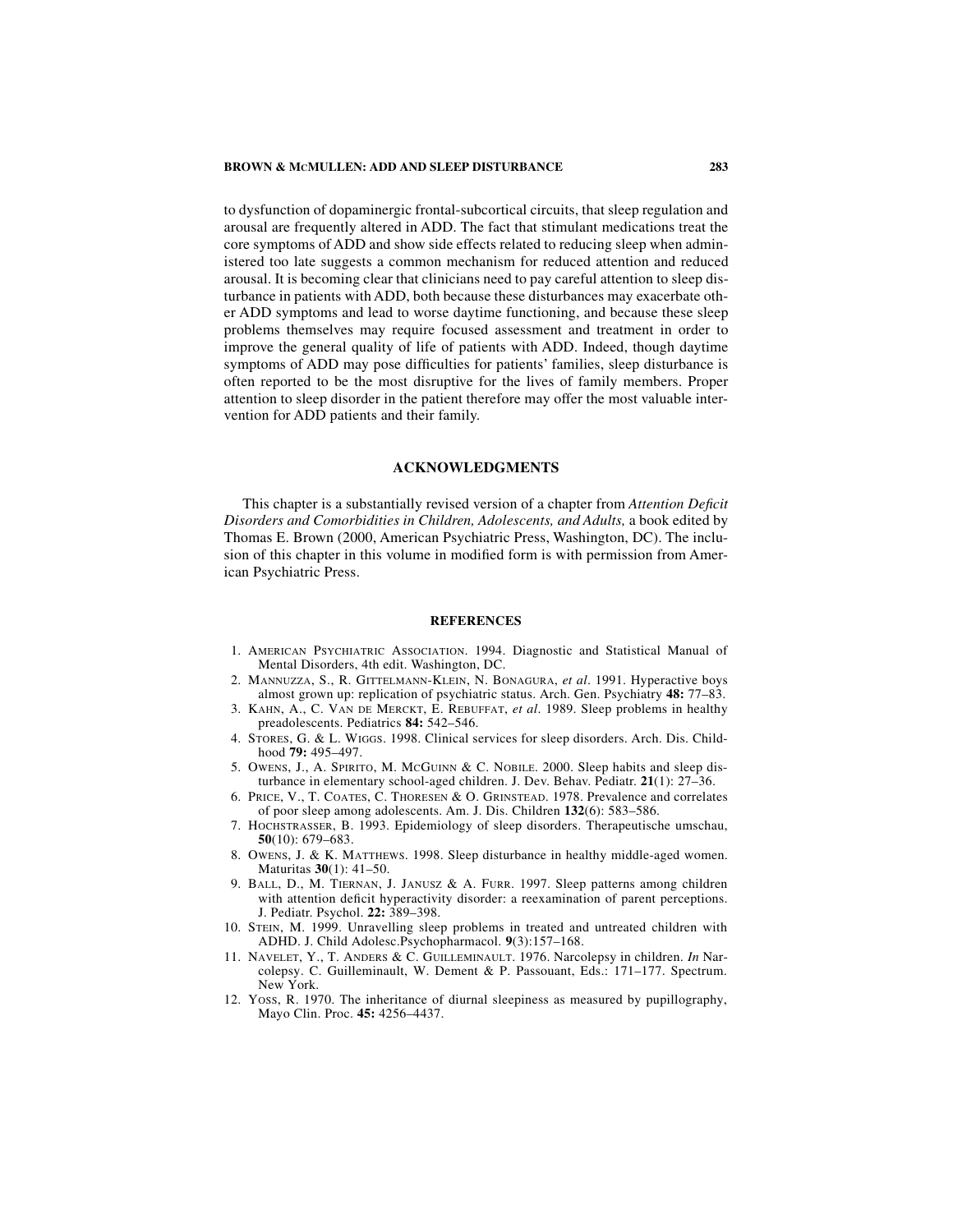- 13. DAHL, R., J. HOLTTUM & L. TRUBNIK. 1994. A clinical picture of child and adolescent narcolepsy. J. Am. Acad. Child Adolesc. Psychiatry **33**(6): 834–841.
- 14. BROWN, T. & E. MODESTINO. 2000. Attention deficit disorders with sleep/arousal disturbances. *In* Attention-Deficit Disorders and Comorbidity in Children, Adolescents, and Adults. T.E. Brown, Ed.: 341–362. American Psychiatric Press. Washington,  $DC$
- 15. DAHL, R. 1996. Regulation of sleep and arousal: Development and psychopathology. Development and Psychopathology **8:** 3–27.
- 16. MIRSKY, A. & C. DUNCAN. 2001. A nosology of disorders of attention. Ann. N.Y. Acad. Sci. **931**. This volume.
- 17. DAHL, R. 1995. Sleep in behavioral and emotional disorders. *In* Principles and Practice of Sleep Medicine in the Child. R. Ferber & M. Kryger, Eds. :147–153. W.B. Saunders Co. Philadelphia, PA.
- 18. GREENHILL, L., J. PUIG-ANTICH, R. GOETZ, *et al*. 1983. Sleep architecture and REM sleep measures in prepubertal children with attention deficit disorder with hyperactivity. Sleep **6**(2): 91–101.
- 19. MORRISON, D., R. MCGEE & W. STANTON. 1992. Sleep problems in adolescence. J. Am. Acad. Child Adolesc. Psychiatry **31**(10): 94–99.
- 20. CARSKADON, M., S. PUESCHEL & R. MILLMAN. 1993. Sleep-disordered breathing and behavior in three risk groups: preliminary findings from parental reports. Child's Nerv. Sys. **9**(8): 452–457.
- 21. PORRINO, L., J. RAPOPORT, D. BEHAR, *et al*. 1983. A naturalistic assessment of the motor activity of boys: I. Comparison with normal controls. Arch. Gen. Psychiatry **40:** 681–687.
- 22. BROWN, T. & G. GAMMON. 1992. ADHD-Associated difficulties falling asleep and awakening: clonidine and methylphenidate treatments. Presented at the American Academy of Child and Adolescent Psychiatry. Washington, DC, October 1992.
- 23. CORKUM, P., R. TANNOCK & H. MOLDOFSKY. 1998. Sleep disturbances in children with attention-deficit/hyperactivity disorder. J. Am. Acad. Child Adolesc. Psychiatry **37**(6): 637–646.
- 24. BROUGHTON, R. 1994. Important underemphasized aspects of sleep onset. *In* Sleep Onset: Normal and Abnormal Processes. R.D. Ogilvie & J.R. Harsh, Eds. :19–35. American Psychological Association. Washington, DC.
- 25. LANDOLT, H. & A. BORBELY. 2000. Alcohol and sleep disorders. Ther. Umsch. **57**(4): 241–245.
- 26. LANDOLT, H., C. ROTH, D. DIJK & A. BORBELY. 1996. Late-afternoon ethanol intake affects nocturnal sleep and the sleep EEG in middle-aged men. J. Clin. Psychopharmacol. **16**(6): 428–436.
- 27. FERBER, R. & M. KRYGER. 1995. Principles and Practice of Sleep Medicine in the Child. W.B. Saunders Co. Toronto.
- 28. BABKOFF, H., T. CASPY & M. MIKULINCER. 1991. Subjective sleepiness ratings: the effects of sleep deprivation, circadian rhythmicity, and cognitive performance. Sleep **14**(6): 534–539.
- 29. BABKOFF, H., M. MIKULINCER, T. CASPY & D. KEMPINSKI. 1988. The topology of performance curves during 72 hours of sleep loss: a memory and search task. Q. J. Exp. Psychol. **40a**(4): 737–756.
- 30. ELKIN, A. & D. MURRAY. 1974. The effects of sleep loss on short-term recognition memory. Can. J. Psychol. **28**(2): 192–198.
- 31. GREENBERG, R., C. PEARLMAN, W. SCHWARTZ & H. GROSSMAN. 1983. Memory, emotion, and REM sleep. J. Abnorm. Psychol. **92**(3): 378–381.
- 32. BROWN, T. 1995. Differential diagnosis of ADD versus ADHD in adults. *In* A Comprehensive guide to ADD in Adults: Research, Diagnosis and Treatment. K. Nadeau, Ed. :93–108. Bruner/Mazel, Inc. New York.
- 33. BROWN, T. 1996. Manual for Brown Attention Deficit Disorder Scales. The Psychological Corporation. San Antonio, TX.
- 34. WEINBERG, W. & R. BRUMBACK. 1990. Primary disorder of vigilance: a novel explanation of inattentiveness, boredom, restlessness, and sleepiness. J. Pediatr. **116:** 720–725.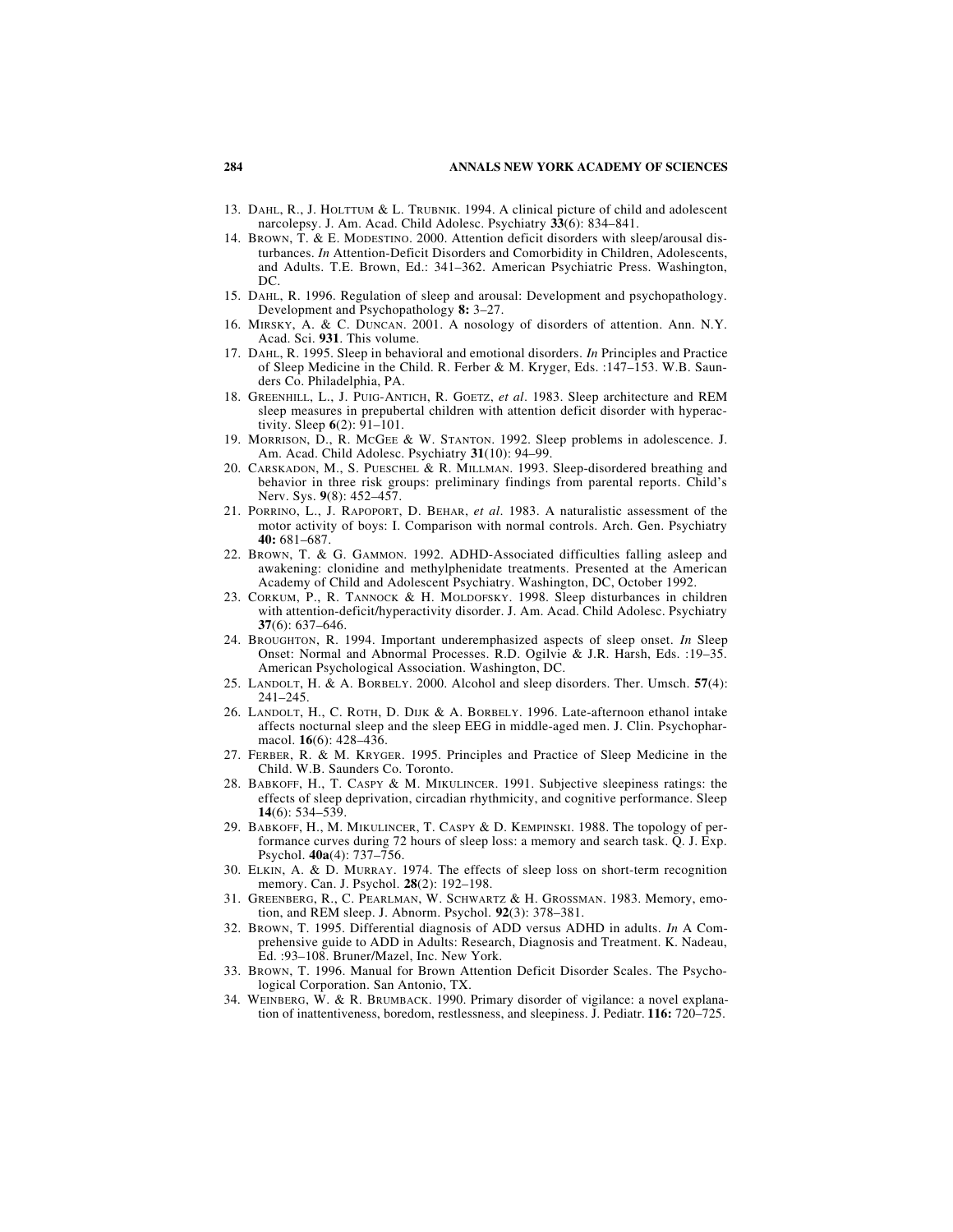- 35. WEINBERG, W. & C. HARPER. 1993. Vigilance and its disorders. Neurol. Clin. **11**(1): 59–78.
- 36. CARLANDER, B., J. ELIAOU & M. BILLIARD. 1993. Autoimmune hypothesis in narcolepsy. Neurophysiol. Clin. **23**(1): 15–22.
- 37. MOSCOVITCH, A., M. PARTINENT & C. GUILLEMINAULT. 1993. The positive diagnosis of narcolepsy and narcolepsy's borderland. Neurology **43**(1): 55–60.
- 38. DOUGLAS, V. 1988. Cognitive deficits in children with attention deficit disorder with hyperactivity. *In* Attention Deficit Disorder: Criteria, Cognition, Intervention. L*.* Bloomingdale & J. Sergeant, Eds. :65–81. Pergamon Press. New York.
- 39. BUSBY, K., P. FIRESTONE & R. PIVIK. 1981. Sleep patterns in hyperkinetic and normal children. Sleep **4**(4): 366–383.
- 40. KHAN, A. 1982. Sleep REM latency in hyperkinetic boys. Am. J. Psychiatry **139:** 1358–1360.
- 41. RAMOS-PLATON, M., A. VELA-BUENO, J. ESPINAR-SIERRA & S. KALES. 1990. Hypnopolygraphic alterations in attention deficit disorder (ADD) children. Int. J. Neurosci. **53**(2-4)**:** 87–101.
- 42. KIESOW, N. & W. SURWILLO. 1987. Sleep spindles in the EEG's of hyperactive children. Psychological Rep. **60**(1): 139–144.
- 43. SIMMONDS, J. & H. PARRAGA. 1984. Sleep behaviors and disorders in children and adolescents evaluated at psychiatric clinics. J. Dev. Behav. Ped. **5**(1): 6–10.
- 44. GRUBER, R., A. SADEH & A. RAVIV. 2000. Instability of sleep patterns in children with attention deficit/hyperactivity disorder. J. Am. Acad. Child Adolesc. Psychiatry **39**(4): 495–501.
- 45. SHELDON, S. 1996. Evaluating Sleep in Infants. Lippincott-Raven Publishers. Philadelphia/NY, p. 219.
- 46. KOTAGAL, S. & T. SWINK. 1996. Excessive daytime sleepiness in a 13-year-old. Semin. Pediatr. Neurol. **3**(3): 170–172.
- 47. HICKEY, K., A. WALTERS & W. HENING. 1992. Hyperactivity and growing pains as a possible misdiagnosis in young-age onset restless leg syndrome. Sleep Res. **21:** 209.
- 48. WALTERS, A., D. PICCHIETTI, B. EHRENBERG & M. WAGNER. 1994. Case reports: restless leg syndrome in childhood and adolescence. Pediatr. Neurol. **11:** 241–245.
- 49. PICHIETTI, D. & A. WALTERS. 1994. Attention-deficit hyperactivity disorder and PLMD in childhood. Sleep Res. **23:** 303.
- 50. WALTERS, A., K. HICKEY, J. MALTZMAN, *et al*. 1996. A questionnaire study of 138 patients with restless leg syndrome: The 'night-walkers' survey. Neurology **46:** 92– 95.
- 51. BROOKS, L. 1993. Diagnosis and pathophysiology of obstructive sleep apnea in children. Ear Nose Throat J. **72**(1): 58–60.
- 52. SHELDON, S., J. SPIRE & H. LEVY. 1992. Pediatric Sleep Medicine. W.B. Saunders Co. Philadelphia, PA.
- 53. KENT, J., J. BLADER, H. KOPLEWICZ, *et al*. 1995. Effects of late afternoon methylphenidate administration on behavior and sleep in attention-deficit hyperactivity disorder. Pediatrics **96**(2, pt.1): 320–325.
- 54. TIROSH, E., A. SADEH, R. MUNVEZ & P. LAVIE. 1993. Effects of methylphenidate on sleep in children with attention-deficit hyperactivity disorder: an activity monitor study. Am. J. Dis. Children **147**(12): 1313–1315.
- 55. WILENS, T., J. BIEDERMAN & T. SPENCER. 1994. Clonidine for sleep disturbances associated with attention-deficit hyperactivity disorder. J. Am. Acad. Child Adolesc. Psychiatry **33**(3): 424–426.
- 56. PRINCE, J., T. WILENS, J. BIEDERMAN, *et al*. 1996. Clonidine for sleep disturbances associated with attention-deficit hyperactivity disorder: a systematic chart review of 62 cases. J. Am. Acad. Child Adolesc. Psychiatry **35**(5): 599–605.
- 57. CANTWELL, D., J. SWANSON & D. CONNOR. 1997. Case study: adverse response to clonidine. J. Am. Acad. Child Adolesc. Psychiatry **36**(4): 539–544.
- 58. WILENS, T.E., T.J. SPECER, J.M. SWANSON, *et al*. 1999. Combining methylphenidate and clonidine: a clinically sound medication option. J. Am. Acad Child Adolesc. Psychiatry **38:** 614–619